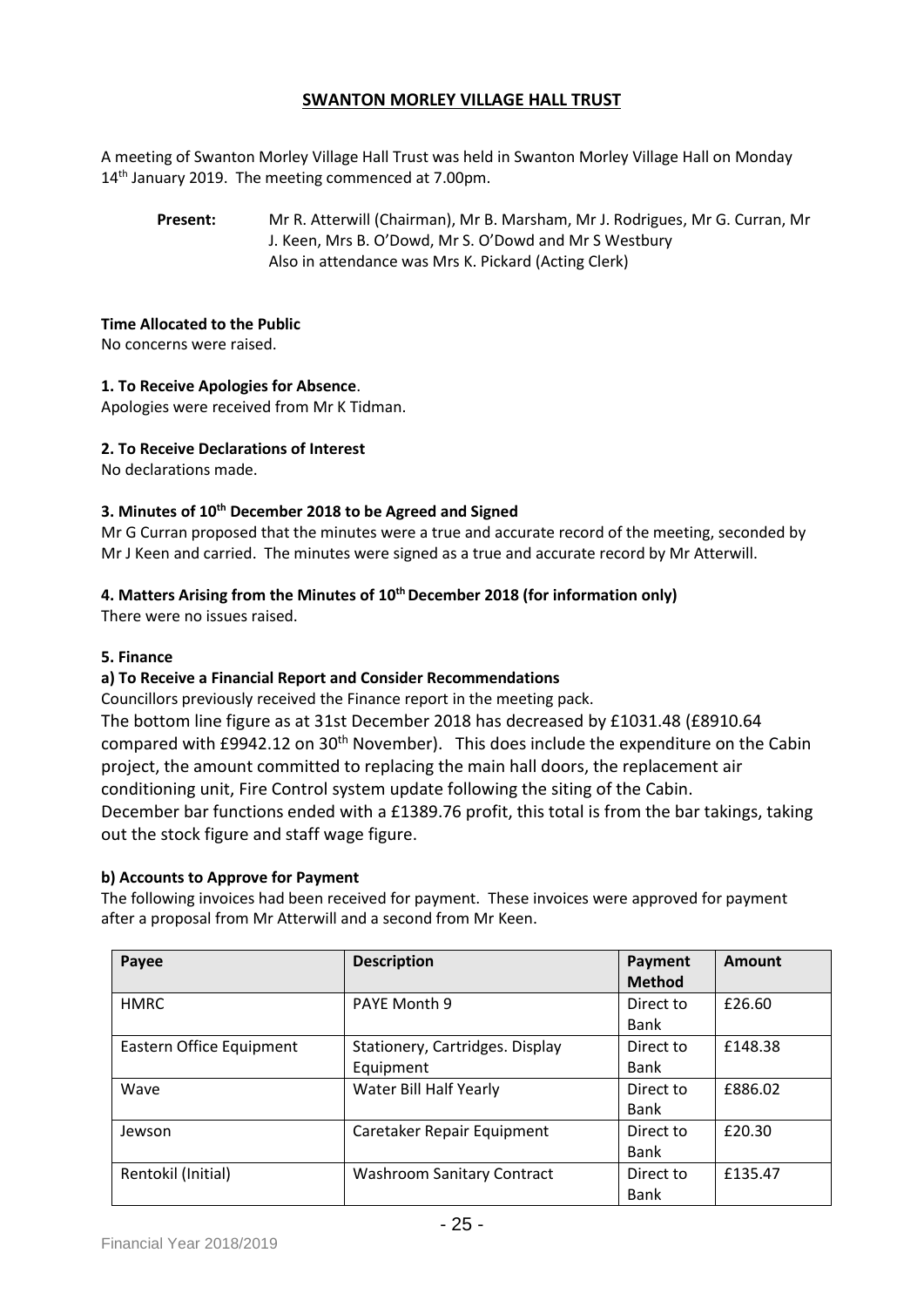| Mole Fuels     | <b>Heating Oil</b>    | Direct to   | £670.82  |
|----------------|-----------------------|-------------|----------|
|                |                       | <b>Bank</b> |          |
| Viridor        | <b>Waste Disposal</b> | Direct to   | £108.00  |
|                |                       | <b>Bank</b> |          |
| Lacons Brewery | <b>Bar Stock</b>      | Direct to   | £714.66  |
|                |                       | <b>Bank</b> |          |
|                | <b>TOTAL</b>          |             | £2710.25 |

# **c) Staff Payments Made (6 th December – 4 th January)**

The following payments were reported as being made under contract:

| <b>Type of Work</b>   | <b>Total Payments Made</b> |
|-----------------------|----------------------------|
| Cleaning & Caretaking | £787.50                    |
| <b>Bar Staff</b>      | £376.55                    |
| <b>TOTAL</b>          | £1164.05                   |

# **d) To receive an update to Bank Signatories**

Mr Atterwill addressed the issues that are being experienced with Lloyds online banking for the signatories, Mr Atterwill and Mr O'Dowd are the only existing signatories on the account as Lloyds are still processing the Clerks details. The extra forms for online banking have now been completed and signed by both Mr Atterwill and Mr O'Dowd to be returned to Lloyds by the Clerk.

# **6 To Receive Report into the Maintenance of Swanton Morley Village Hall and Agree Actions Necessary for Improvements and Health and Safety Compliance**

## **a) To Consider any Actions for Repairs and to Improve Health and Safety in Swanton Morley Village Hall**

Mr Atterwill confirmed that he is in discussion with the Carpenter to replace the double doors into the Main Hall. This job is to be booked into the diary to give one and a half clear days for completion. Mr Atterwill and the Clerk are finalising details for this to take place.

Once the doors are finished, the next stage will be to look at the quotations for the replacement carpets in the foyer.

Mr Atterwill has also provided the Caretaker with the wood filler for the outside cabin and has advised that when the weather improves, the paint for the cabin will be purchased for the Caretaker to complete.

It was also confirmed that the Bar Manager and Clerk will be attending the Personal Licencing Course on Monday 21<sup>st</sup> January 2019.

#### **b) To Receive Update Report on Remedial Works for Fire Risk Assessment**

Mr Atterwill advised that a quotation has been received from Morgan Fire Protection for the Fire Risk Assessment to be carried out at Swanton Morley Village Hall. This quotation is £295 + Vat. Mr Atterwill proposed that the quotation be accepted and proceed with this work seconded by Mr J Keen.

It was also acknowledged that Clerk has enrolled for the online Fire Safety Course and is just awaiting the booking confirmation.

#### **7. To Receive any Correspondence Relating to the Village Hall**

The Clerk raised an issue regarding the Access Key Cards to the building not being returned by Private Hirers. It was discussed that there should be a new system in place to include a refundable deposit scheme when the card is returned to the Parish Office. Mr Westbury proposed the deposit to be to the value of £15 cash. Seconded by Mr J Rodrigues.

The Clerk has been asked to update the Hirer information pack and the booking forms to reflect this. It was also proposed by Mr G Curran that we purchase 20 replacement cards at the cost of £50 + VAT. Seconded by Mr J Rodrigues.

#### *Meeting to be Suspended To Receive Questions from the Floor*